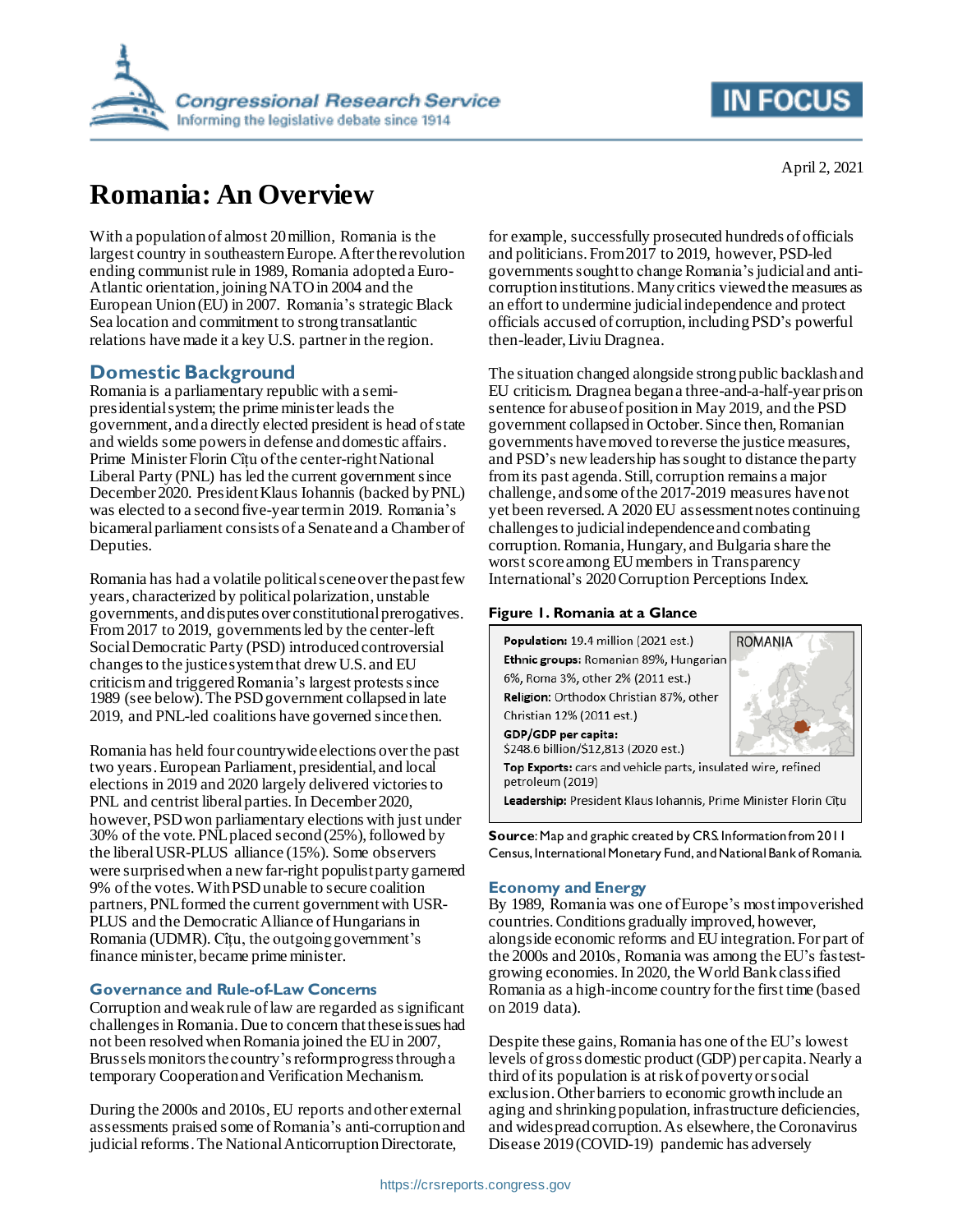impacted the economy, with an estimated 4.8% GDP contraction in 2020.

As one of the EU's top oil and gas producers, Romania is relatively self-sufficient in its energy supplies, particularly natural gas. Recent oil and gas discoveries in the Black Sea could opennew export opportunities, althoughresource development has been delayed.

# **Foreign and Security Policy**

Romania's Euro-Atlantic strategic orientation is backed by strong cross-party consensus. Because of its more limited trade, energy, and cultural ties to Russia, Romania is arguably less vulnerable to Russian influence operations than other countries in southeastern Europe. Romania's nationaldefense strategyattaches central importance to the country's EU and NATOmembership andits bilateral partnershipwith the United States. Romania has sought to elevate Black Sea security as a transatlantic priority.

#### **NATO and EU Membership**

Romania is an active NATO member and seeksto shape EU foreign policy on certain issues. The countryis a hub for NATO's defense and deterrence initiatives in the Black Sea region (see below) and has organized major naval and onshore exercises. For years, Romania has been a top troop contributorto the NATO-led Resolute Support Mission in Afghanistan.Within the EU, Romania generally backs a firmer approach to relations with Russia and supports EU enlargement into the Western Balkans.

#### **Black Sea Security**

Romania has sought to lead regional cooperation initiatives and elevate Black Sea security in NATO and the EU. Bilateral relations with Russia, Romania's neighbor across the Black Sea, are often strained. Romanian officials have criticized Russia's actions in the Black Sea region, including its support for breakaway territories in Moldova and Georgia, its aggression against Ukraine in 2014, and its subsequent military buildup in the region.

Romania is a strong proponent of NATO's defense and deterrence initiatives alongthe alliance's eastern flank. Largely at Romania's behest, the allies agreed in 2016 to a tailored Forward Presencein southeastern Europe. Romania hosts theMultinational Divisional Headquarters Southeast, which commands the Romanian-led Multinational Brigade Southeast and oversees NATO Force Integration Units in Bulgaria and Romania. While some observers call for greater NATO engagementin the Black Sea region—noting in particular its more expansive initiatives in the Baltic region—Black Sea NATO members Bulgaria and Turkey have resisted some proposals due to their differing threat perceptions and strategic interests.

#### **Defense Spending and Military Modernization**

Romania has significantly increased its defense spending since 2014, partly in response to Russia's actions in Ukraine and the Black Sea. In 2020, Romania's defense spending exceededthe NATO benchmarkof 2% of GDP. A significant portion of recent spending went toward new equipment and defense capabilities. Romania's planned acquisitions are valued at over \$10billion, including a \$4

billion deal to purchase newU.S.-developedPatriot air defense systems (Romania received its first delivery in September 2020). Other planned acquisitions include High Mobility Artillery Rocket Systems, Naval Strike Missile Coastal Defense Systems, and secondhand F-16 fighter jets.

#### **Relations with the United States**

**Security Cooperation.** The United States and Romania have wide-ranging security relations and share similar perceptions of Black Sea issues and global challenges. Romania's strategic partnership with the United States is a pillar of its defense strategy, andU.S. officials have described Romania as a steadfast ally. U.S. and Romanian soldiers have deployed together in Afghanistan, Iraq, Kosovo, and elsewhere.Bilateral security ties are further cemented through frequent drills and regular U.S. rotations to joint-use bases in Romania.

Romanian officials have welcomed a strong U.S. security presence in the country. A 2005 Defense Cooperation Agreement enables U.S. use of several bases in Romania, some of which have served as logistical and transportation hubs for missions in Afghanistan.Romania hosts one of the two Aegis Ashore ballistic missile defense systems that the United States contributes to NATO missile defense in Europe. More recently, in October 2020 the United States and Romania signed a 10-year Roadmap for Defense Cooperation to reinforce and expand ties.

**Foreign and Security Assistance.** During the 1990s, the United States provided extensive assistance for Romania's domestic transition and its EU and NATO membership bids. Since 2000, the United States has provided about \$700 million in assistance to Romania. Following Romania's EU accession in 2007, most U.S. assistance targeted security issues, including military training, Black Sea security, transnational threats, military modernization, and improved interoperability with NATO.In addition, the United States has invested in upgrading and expanding joint-use facilities in Romania.The FY2021 National Defense Authorization Act (P.L. 116-283) authorizes \$130.5 million to expand and upgrade Câmpia Turzii air base.

**Energy.** The United States and Romania cooperate on energy security. Romania is part of the Three Seas Initiative, a U.S.-backed platform among EU member states in central Europe that includes a focus on energy infrastructure.In October 2020, the two countries signed an initial agreement to cooperate on modernizing Romania's sole nuclear power plant. A consortium led by the U.S. engineering firm AECOM is slated to carry out the multibillion dollar project (Romania canceled prior plans to cooperate with China General Nuclear Power Corporation).

**Corruption and Rule of Law.** The United States has long urged Romania to strengthen the rule of law and combat corruption.In September 2019, the State Department imposed a travelban on former PSD leader and Speaker of the Chamber of Deputies Liviu Dragnea and his immediate family over his involvement in significant corruption. The designation was made under Section 7031(c) of the Department of State, Foreign Operations, and Related Programs Appropriations Act, 2019 (P.L. 116-6 ).